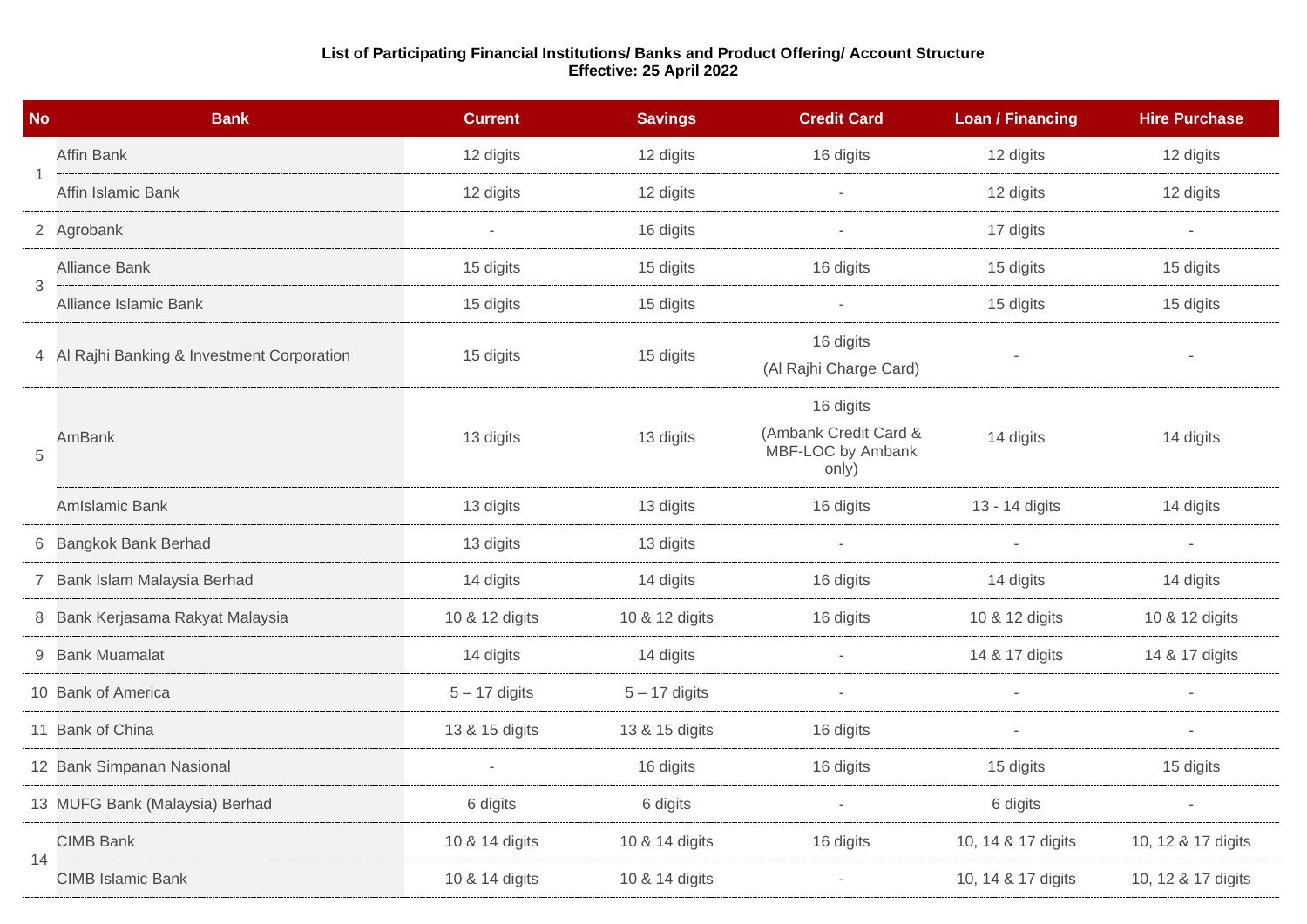## **List of Participating Financial Institutions/ Banks and Product Offering/ Account Structure Effective: 25 April 2022**

| <b>No</b> | <b>Bank</b>                                       | <b>Current</b>                                                                                        | <b>Savings</b>           | <b>Credit Card</b>                           | <b>Loan / Financing</b> | <b>Hire Purchase</b> |
|-----------|---------------------------------------------------|-------------------------------------------------------------------------------------------------------|--------------------------|----------------------------------------------|-------------------------|----------------------|
|           | 15 BNP Paribas                                    | $6 - 16$ digits<br>(Corporate Current<br>Account)                                                     |                          |                                              | 16 digits               |                      |
|           | 16 China Construction Bank (M) Berhad             | 12 digits                                                                                             | 12 digits                | $\overline{\phantom{a}}$                     |                         |                      |
|           | 17 Citibank                                       | 10 digits (Personal<br><b>Current Account)</b><br>9 - 16 digits (Corporate<br><b>Current Account)</b> | 10 digits                | $15 - 16$ digits                             | $10 - 14$ digits        |                      |
|           | 18 Deutsche Bank                                  | $10 - 17$ digits                                                                                      | $10 - 17$ digits         |                                              | $10 - 17$ digits        |                      |
| 19        | Hong Leong Bank                                   | 11 & 13 digits                                                                                        | 11 & 13 digits           | 16 digits (Visa/ Master)<br>15 digits (Amex) | 11 & 13 digits          | 11 & 13 digits       |
|           | Hong Leong Islamic Bank                           | 11 & 13 digits                                                                                        | 11 & 13 digits           |                                              | 11 & 13 digits          | 11 & 13 digits       |
| 20        | <b>HSBC Bank</b>                                  | 12, 13, 14, 15 & 17 digits                                                                            | 12 digits                | 16 digits                                    | 12 digits               |                      |
|           | <b>HSBC Amanah</b>                                | 12, 13, 14, 15 & 17 digits                                                                            | 12 digits                | 16 digits                                    | $12 - 14$ digits        | $\sim$               |
|           | 21 Industrial and Commercial Bank of China (ICBC) | 13, 17, 19 digits                                                                                     | 13, 17, 19 digits        | 16 digits                                    | <b>17, 19 digits</b>    |                      |
|           | 22 JP Morgan Chase                                | 10 - 17 digits                                                                                        | 10 - 17 digits           |                                              | 10 - 17 digits          |                      |
|           | 23 Kuwait Finance House                           | 12 digits                                                                                             | 12 digits                | 16 digits                                    | 12 digits               | 12 digits            |
|           | 24 Maybank / Maybank Islamic                      | 12 digits                                                                                             | 12 digits                | 16 digits (Visa/ Master)<br>15 digits (Amex) | 12 digits               | 12 digits            |
|           | 25 MBSB Bank Berhad                               | 16 digits                                                                                             | 16 digits                |                                              | 17 digits               | 17 digits            |
|           | 26 Mizuho Bank                                    | 10 digits                                                                                             | $\overline{\phantom{a}}$ | $\overline{\phantom{a}}$                     | $\sim$                  |                      |
| 27        | <b>OCBC Bank</b>                                  | $9 - 17$ digits                                                                                       | 10 digits                | 16 digits                                    | 15 digits               |                      |
|           | <b>OCBC Al-Amin Bank</b>                          | $9 - 17$ digits                                                                                       | 10 digits                |                                              | 15 digits               |                      |